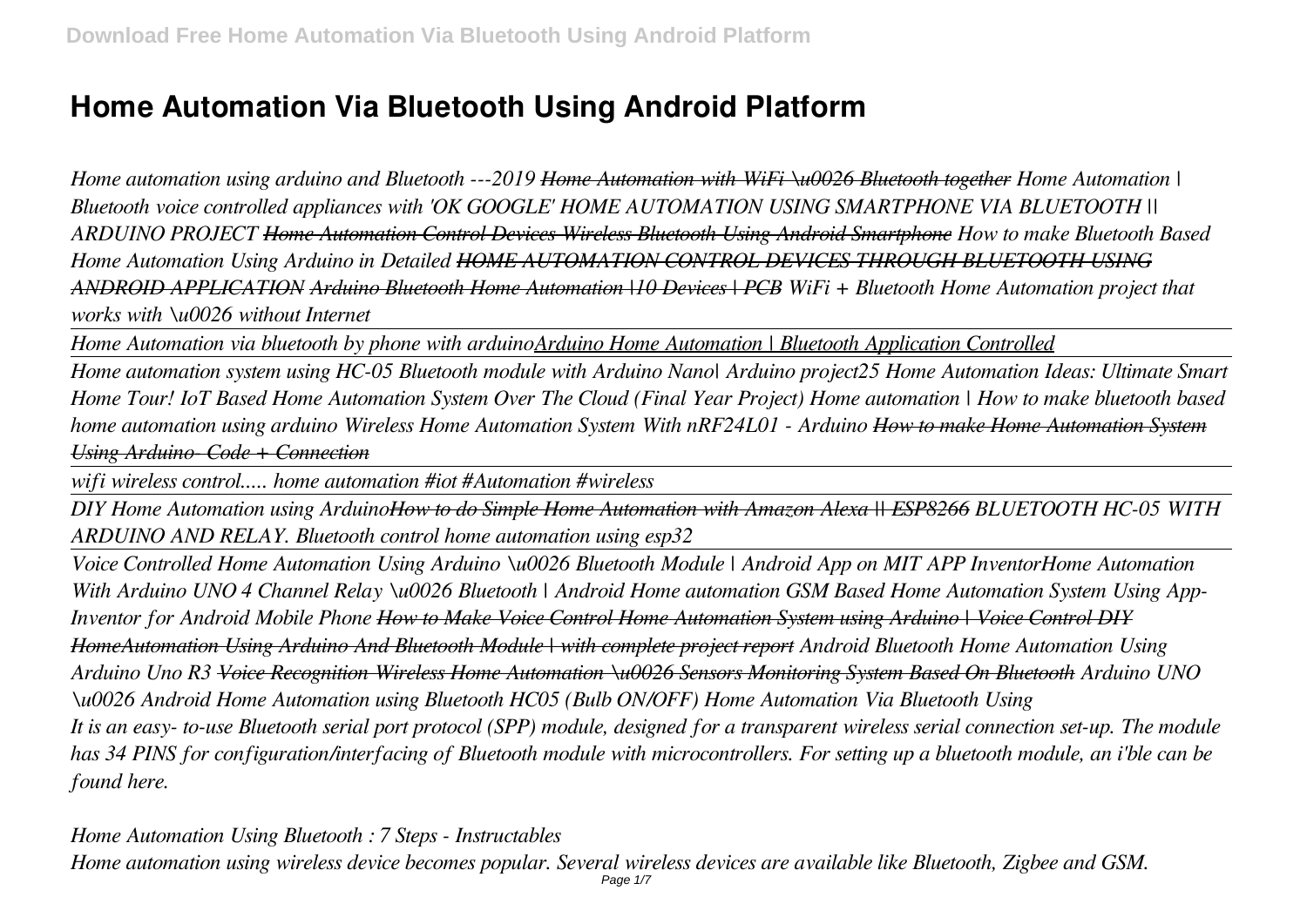# *(PDF) Home automation using bluetooth - A review HOME AUTOMATION VIA BLUETOOTH USING THE ARDUINO*

## *(PDF) HOME AUTOMATION VIA BLUETOOTH USING THE ARDUINO ...*

*Home automation system can be controlled using Internet, which is achieved by using ESP8266-01 and blynk libraries.*

## *Home Automation Using Arduino With Wifi, Bluetooth and IR ...*

*To make a link between your Arduino and bluetooth, do the following: 1) Go to the bluetooth icon, right click and select Add a Device 2) Search for new device, Our bluetooth module will appear as HC-05, and add it 3) The pairing code will be 1234. 4)after make a pairing, we can now program the arduino and upload a sketch to send or receive data from Computer.*

#### *Home Automation Using Arduino and Bluetooth Control ...*

*•Bluetooth is used in this home automation system, which have a range of 10 to 20 meters so the control cannot be achieved from outside this range. •Application is connected after disconnect of the Bluetooth. •When the new users want to connect, first download application software and then configuration must be done.*

#### *BLUETOOTH BASED HOME AUTOMATION USING ARDUINO*

*You need pair the HC-05 Bluetooth module to your Android device before you could use it in the app. Step 1: Open your device's Bluetooth settings and search for new devices, make sure the LED on HC-05 module is blinking continuously (Pairing Mode).*

#### *Simple Home Automation Using Bluetooth, Android and ...*

*The design and implementation of the Smart Home Automation Controller using Bluetooth and GSM for Android mobile phone has been discussed.*

#### *Smart Home Automation Control Using Bluetooth And GSM*

*Optionally, if Bluetooth is used for local communication, thenthe user can control the system using a smart phone.*

*Home automation system design: the basics - Embedded.com*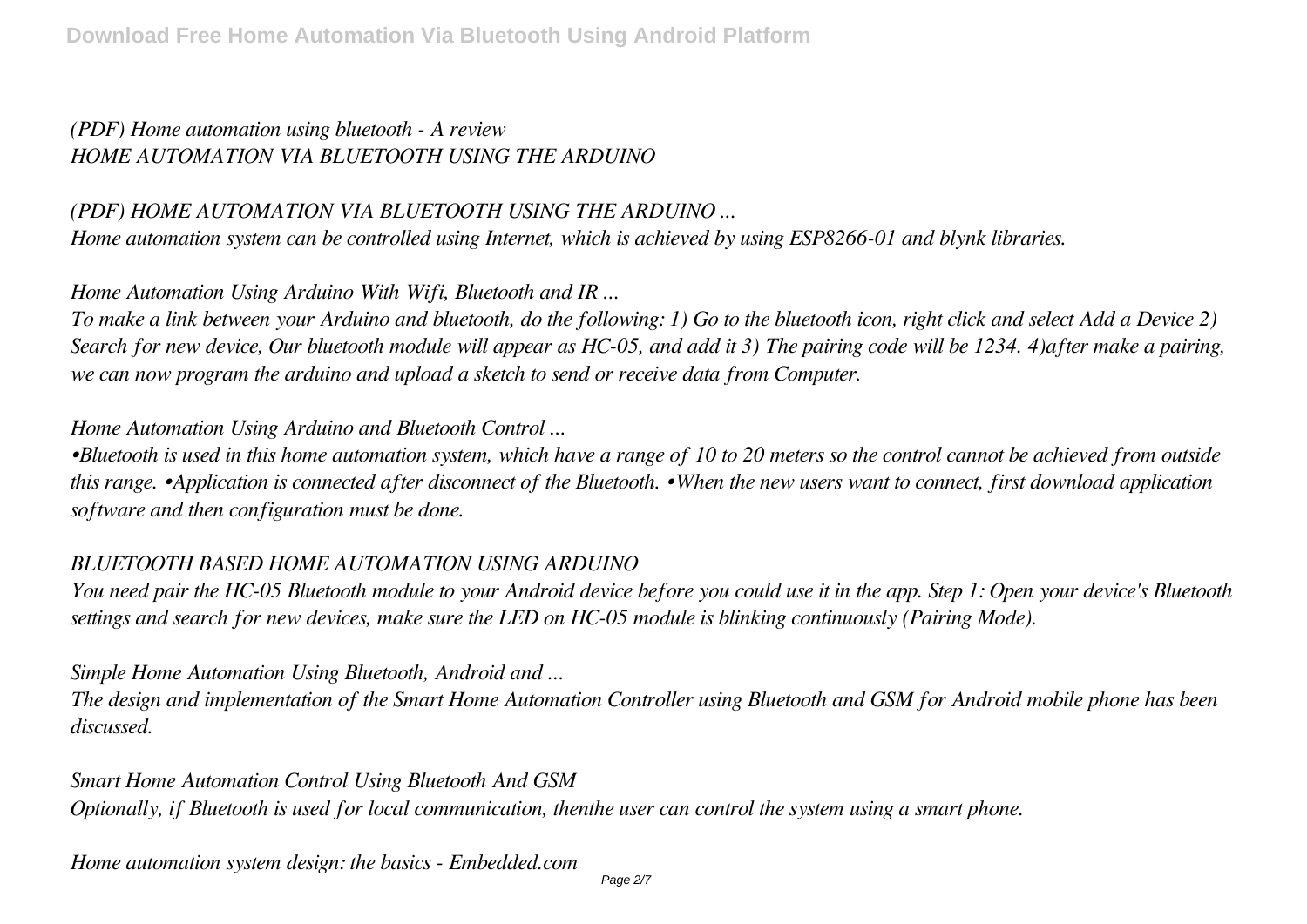*Home automation is a famous and most used technology in the world. The main object of this project is to develop a home automation system with a four button key fob transmitter by using RF (Radio ...*

# *(PDF) A PROPOSAL OF SMART HOME AUTOMATION SYSTEM BASED ON ...*

*Bluetooth is used in this home automation system, which have a rage 10 to 20 meters so the control cannot be achieved from outside this range.*

## *Bluetooth based home automation system using android phone*

*A simple home automation project using Arduino UNO, Bluetooth module and a smartphone. The aim of this project is to control different home appliances using a smartphone. The working of the project is explained here. When the power is turned on, the connection LED on the Bluetooth module starts blinking.*

## *How To Make Arduino Based Home Automation Project via ...*

*Bluetooth Controlled Home Automation System Using 8051 Microcontroller Imagine that you can control the electronic appliances of your home from anywhere inside the house, just using your Smart phone. In this project, we will use wireless Bluetooth technology to control the Home Electronic Appliances through a Android Phone.*

#### *Bluetooth Controlled Home Automation System Using 8051 ...*

*Arduino based home automation using Bluetooth project helps the user to control any electronic device using Device Control app on their Android Smartphone. The android app sends commands to the...*

## *Home Automation using Arduino and Bluetooth module | by ...*

*Home automation not only refers to reduce human efforts but also energy efficiency and time saving. Home Automation System has been designed using PIC 16F876A microcontroller and HC-06 bluetooth module. It can control a number of home appliances like lights, fans, bulbs and many more using electro-mechanical relay.*

## *Home Automation using Bluetooth and Mobile App - Hobby ...*

*Nowadays, people have smartphones with them all the time. So it makes sense to use these to control home appliances. Presented here is a home automation project using a simple Android app, which you can use to control electrical appliances with clicks or voice commands.* Page 3/7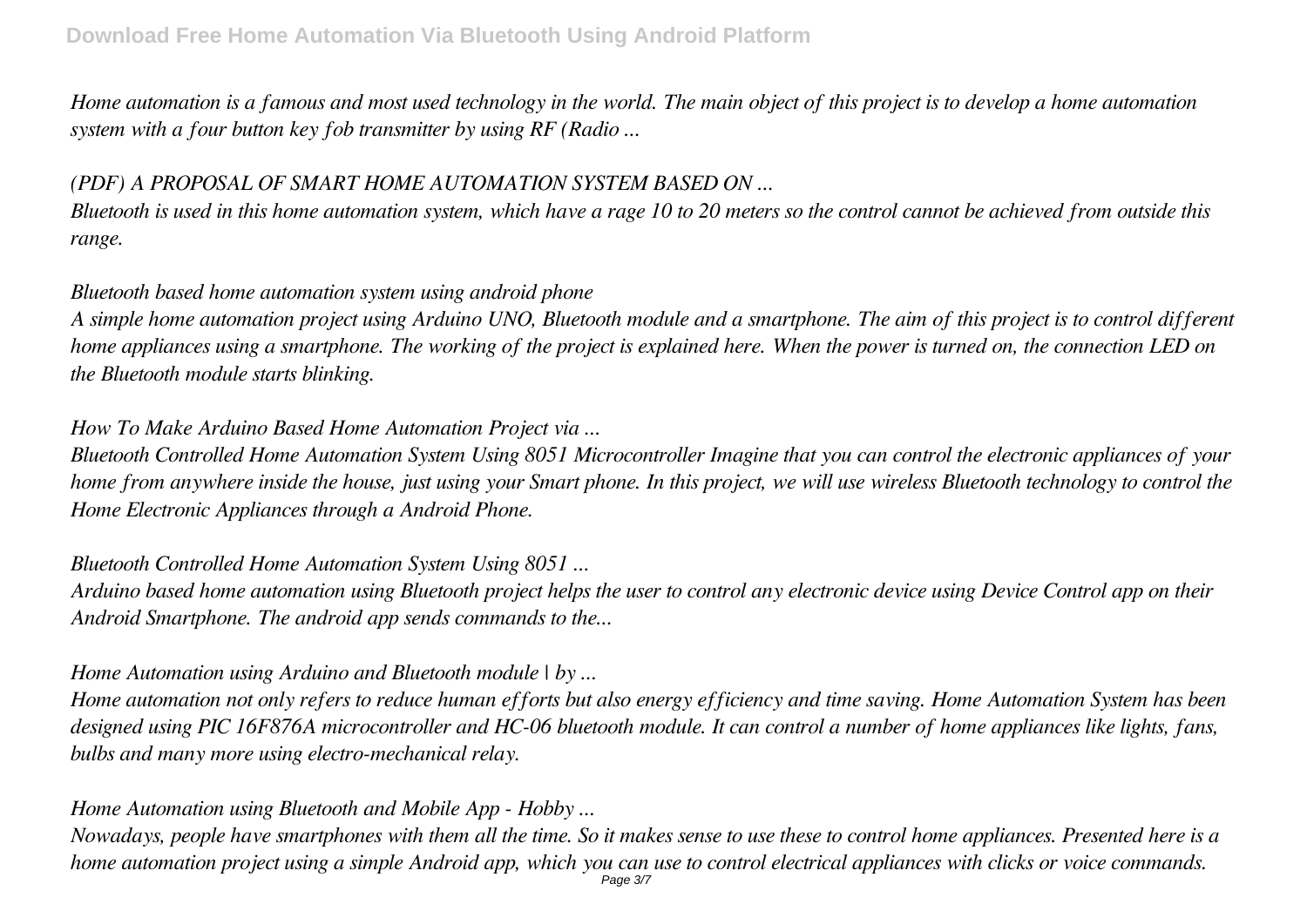*Commands are sent via Bluetooth to Arduino Uno. So you need not get up to switch on or switch off the device while watching a movie or doing some work.*

#### *Home Automation Project Using a Simple Android App*

*In this Home automation project, we are going to control electrical appliances using an Android App and Arduino. We are going to use the HC-05 Bluetooth module for communication and a Relay Module to control AC appliances using DC voltages.*

## *Home Automation Project with Arduino using HC-05 | Uncia ...*

*Arduino home automation Hey Guys, Welcome back to the Techatronics. In this project, we will make our home automation using Arduino and the Bluetooth app-based. there will be an app that will be connected to the Device which controls our home all appliance by the simple mobile app. just by enabling Bluetooth or our mobile phone.*

*Home automation using arduino and Bluetooth ---2019 Home Automation with WiFi \u0026 Bluetooth together Home Automation | Bluetooth voice controlled appliances with 'OK GOOGLE' HOME AUTOMATION USING SMARTPHONE VIA BLUETOOTH || ARDUINO PROJECT Home Automation Control Devices Wireless Bluetooth Using Android Smartphone How to make Bluetooth Based Home Automation Using Arduino in Detailed HOME AUTOMATION CONTROL DEVICES THROUGH BLUETOOTH USING ANDROID APPLICATION Arduino Bluetooth Home Automation |10 Devices | PCB WiFi + Bluetooth Home Automation project that works with \u0026 without Internet*

*Home Automation via bluetooth by phone with arduinoArduino Home Automation | Bluetooth Application Controlled*

*Home automation system using HC-05 Bluetooth module with Arduino Nano| Arduino project25 Home Automation Ideas: Ultimate Smart Home Tour! IoT Based Home Automation System Over The Cloud (Final Year Project) Home automation | How to make bluetooth based home automation using arduino Wireless Home Automation System With nRF24L01 - Arduino How to make Home Automation System Using Arduino- Code + Connection*

*wifi wireless control..... home automation #iot #Automation #wireless*

*DIY Home Automation using ArduinoHow to do Simple Home Automation with Amazon Alexa || ESP8266 BLUETOOTH HC-05 WITH ARDUINO AND RELAY. Bluetooth control home automation using esp32*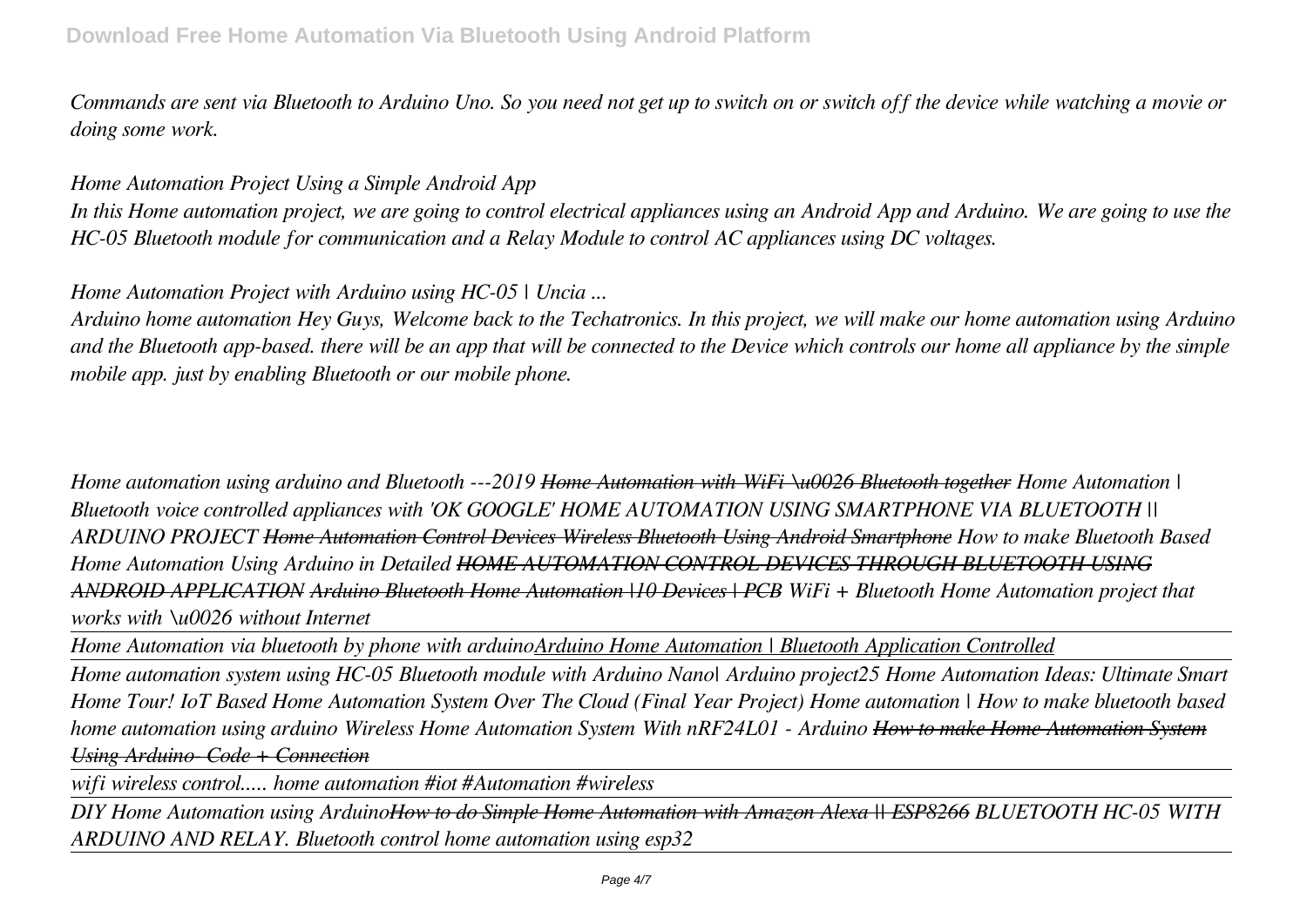*Voice Controlled Home Automation Using Arduino \u0026 Bluetooth Module | Android App on MIT APP InventorHome Automation With Arduino UNO 4 Channel Relay \u0026 Bluetooth | Android Home automation GSM Based Home Automation System Using App-Inventor for Android Mobile Phone How to Make Voice Control Home Automation System using Arduino | Voice Control DIY HomeAutomation Using Arduino And Bluetooth Module | with complete project report Android Bluetooth Home Automation Using Arduino Uno R3 Voice Recognition Wireless Home Automation \u0026 Sensors Monitoring System Based On Bluetooth Arduino UNO \u0026 Android Home Automation using Bluetooth HC05 (Bulb ON/OFF) Home Automation Via Bluetooth Using It is an easy- to-use Bluetooth serial port protocol (SPP) module, designed for a transparent wireless serial connection set-up. The module has 34 PINS for configuration/interfacing of Bluetooth module with microcontrollers. For setting up a bluetooth module, an i'ble can be found here.*

*Home Automation Using Bluetooth : 7 Steps - Instructables Home automation using wireless device becomes popular. Several wireless devices are available like Bluetooth, Zigbee and GSM.*

*(PDF) Home automation using bluetooth - A review HOME AUTOMATION VIA BLUETOOTH USING THE ARDUINO*

#### *(PDF) HOME AUTOMATION VIA BLUETOOTH USING THE ARDUINO ...*

*Home automation system can be controlled using Internet, which is achieved by using ESP8266-01 and blynk libraries.*

#### *Home Automation Using Arduino With Wifi, Bluetooth and IR ...*

*To make a link between your Arduino and bluetooth, do the following: 1) Go to the bluetooth icon, right click and select Add a Device 2) Search for new device, Our bluetooth module will appear as HC-05, and add it 3) The pairing code will be 1234. 4)after make a pairing, we can now program the arduino and upload a sketch to send or receive data from Computer.*

#### *Home Automation Using Arduino and Bluetooth Control ...*

*•Bluetooth is used in this home automation system, which have a range of 10 to 20 meters so the control cannot be achieved from outside this range. •Application is connected after disconnect of the Bluetooth. •When the new users want to connect, first download application software and then configuration must be done.*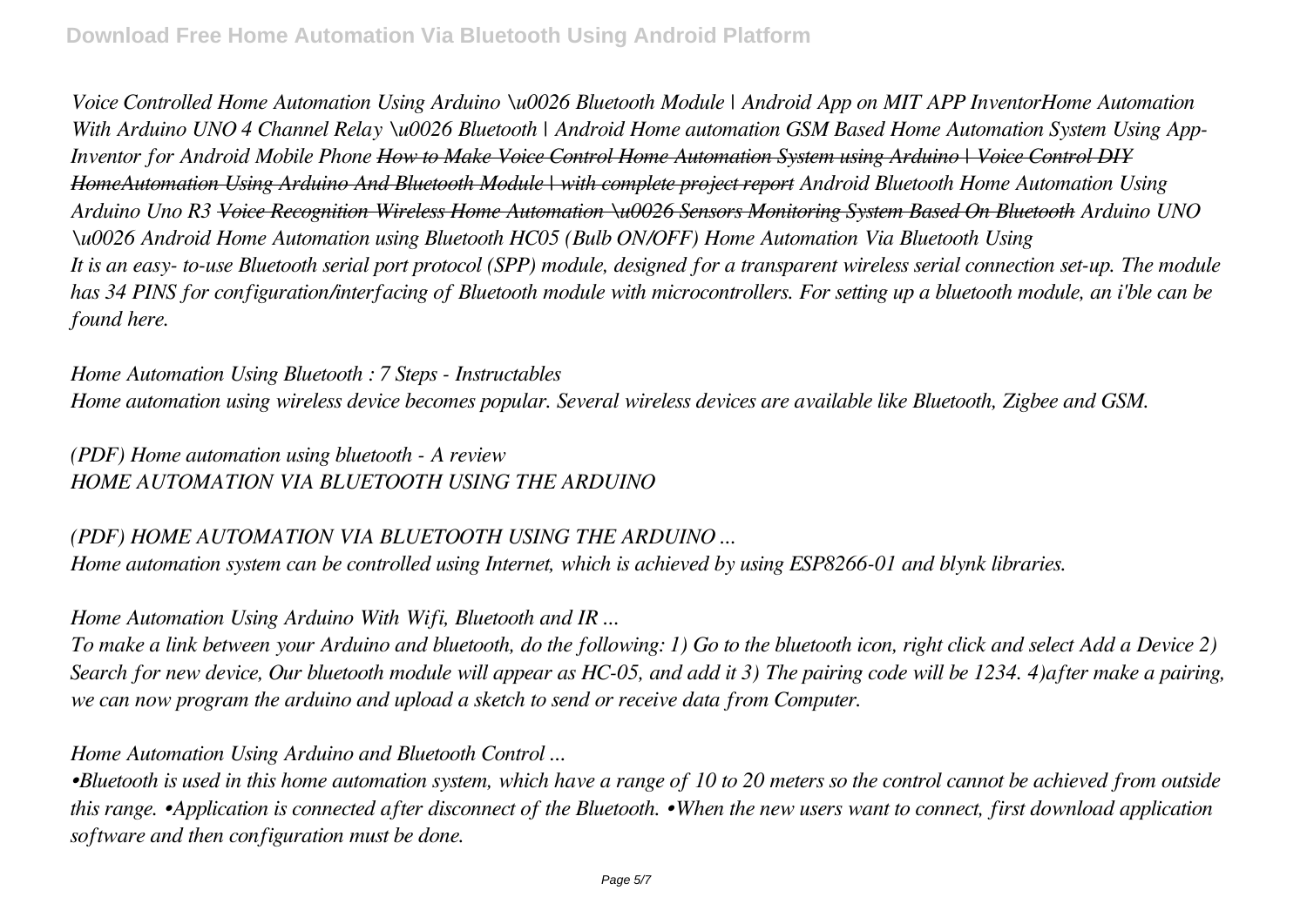#### *BLUETOOTH BASED HOME AUTOMATION USING ARDUINO*

*You need pair the HC-05 Bluetooth module to your Android device before you could use it in the app. Step 1: Open your device's Bluetooth settings and search for new devices, make sure the LED on HC-05 module is blinking continuously (Pairing Mode).*

*Simple Home Automation Using Bluetooth, Android and ...*

*The design and implementation of the Smart Home Automation Controller using Bluetooth and GSM for Android mobile phone has been discussed.*

#### *Smart Home Automation Control Using Bluetooth And GSM*

*Optionally, if Bluetooth is used for local communication, thenthe user can control the system using a smart phone.*

*Home automation system design: the basics - Embedded.com*

*Home automation is a famous and most used technology in the world. The main object of this project is to develop a home automation system with a four button key fob transmitter by using RF (Radio ...*

#### *(PDF) A PROPOSAL OF SMART HOME AUTOMATION SYSTEM BASED ON ...*

*Bluetooth is used in this home automation system, which have a rage 10 to 20 meters so the control cannot be achieved from outside this range.*

#### *Bluetooth based home automation system using android phone*

*A simple home automation project using Arduino UNO, Bluetooth module and a smartphone. The aim of this project is to control different home appliances using a smartphone. The working of the project is explained here. When the power is turned on, the connection LED on the Bluetooth module starts blinking.*

#### *How To Make Arduino Based Home Automation Project via ...*

*Bluetooth Controlled Home Automation System Using 8051 Microcontroller Imagine that you can control the electronic appliances of your home from anywhere inside the house, just using your Smart phone. In this project, we will use wireless Bluetooth technology to control the Home Electronic Appliances through a Android Phone.*